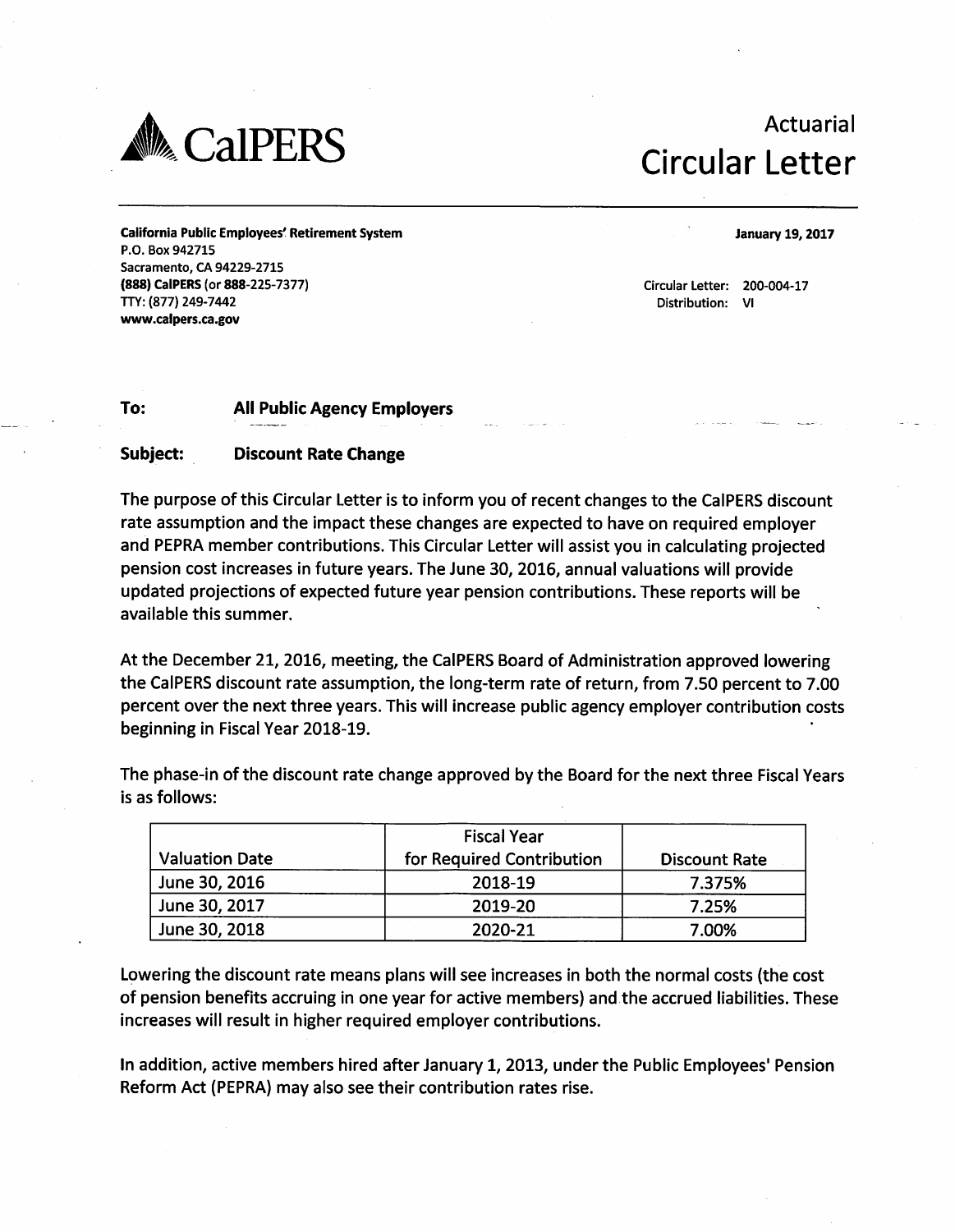The benefits of reducing the discount rate include:

- Strengthening long-term sustainability of the fund
- Reducing negative cash flows; additional contributions will help to offset the cost to pay pensions
- Reducing the long-term probability of funded ratios falling below undesirable levels
- Improving the likelihood of CalPERS investments earning our assumed rate of return
- Reducing the risk of contribution increases in the future from volatile investment markets

## Results

Employer contribution increases as a result of the discount rate changes are estimated below by Normal Cost and required Unfunded Accrued Liability (UAL) payment. The Total Employer Contribution is the sum of the Normal Cost Rate applied to reported payroll plus the Unfunded Accrued Liability payment. The Normal Cost portion of the Employer Contribution is expected to increase by the listed percentages of payroll. Increases to the UAL payments are provided as relative increases to be applied to the projected UAL payments in the June 30, 2015, valuation report.

|                       |                    | <b>Normal Cost</b> |                  | <b>UAL Payments</b> |               |
|-----------------------|--------------------|--------------------|------------------|---------------------|---------------|
|                       | <b>Fiscal Year</b> | Misc.              | Safety           | Misc.               | Safety        |
| <b>Valuation Date</b> | Impact             | <b>Plans</b>       | Plans            | Plans               | Plans         |
| 6/30/2016             | 2018-19            | $0.25\% - 0.75\%$  | $0.5\% - 1.25\%$ | $2% - 3%$           | $2% - 3%$     |
| 6/30/2017             | 2019-20            | $0.5% - 1.5%$      | $1.0\% - 2.5\%$  | $4% - 6%$           | 4% - 6%       |
| 6/30/2018             | 2020-21            | $1.0\% - 3.0\%$    | $2.0\% - 5.0\%$  | 10% - 15%           | 10% - 15%     |
| 6/30/2019             | 2021-22            | $1.0\% - 3.0\%$    | $2.0\% - 5.0\%$  | 15% - 20%           | 15% - 20%     |
| 6/30/2020             | 2022-23            | $1.0\% - 3.0\%$    | $2.0\% - 5.0\%$  | 20% - 25%           | 20% - 25%     |
| 6/30/2021             | 2023-24            | $1.0\% - 3.0\%$    | $2.0\% - 5.0\%$  | 25% - 30%           | 25% - 30%     |
| 6/30/2022             | 2024-25            | $1.0\% - 3.0\%$    | $2.0\% - 5.0\%$  | 30% - 40%           | $30\% - 40\%$ |

The changes to the Unfunded Accrued Liability (UAL) due to changes of actuarial assumptions are amortized over a fixed 20-year period with a 5-year ramp up at the beginning and a 5-year ramp down at the end of the amortization period. The 5-year ramp up means that the payments in the first four years of the amortization schedule are 20 percent, 40 percent, 60 percent and 80 percent of the ultimate payment, which begins in year five. The 5-year ramp down means that the reverse is true and the payments in the final four years are ramped down by the above percentages. A new ramp is established with each change to the discount rate. There will be three ramps established in the first three years. As a result of the 5-year ramp up and effective date of the increase, it will be seven years until the full impact of the discount rate change is completely phased in. The shaded rows above are the expected increases beyond the five year projection quoted in your June 30, 2015, valuation report.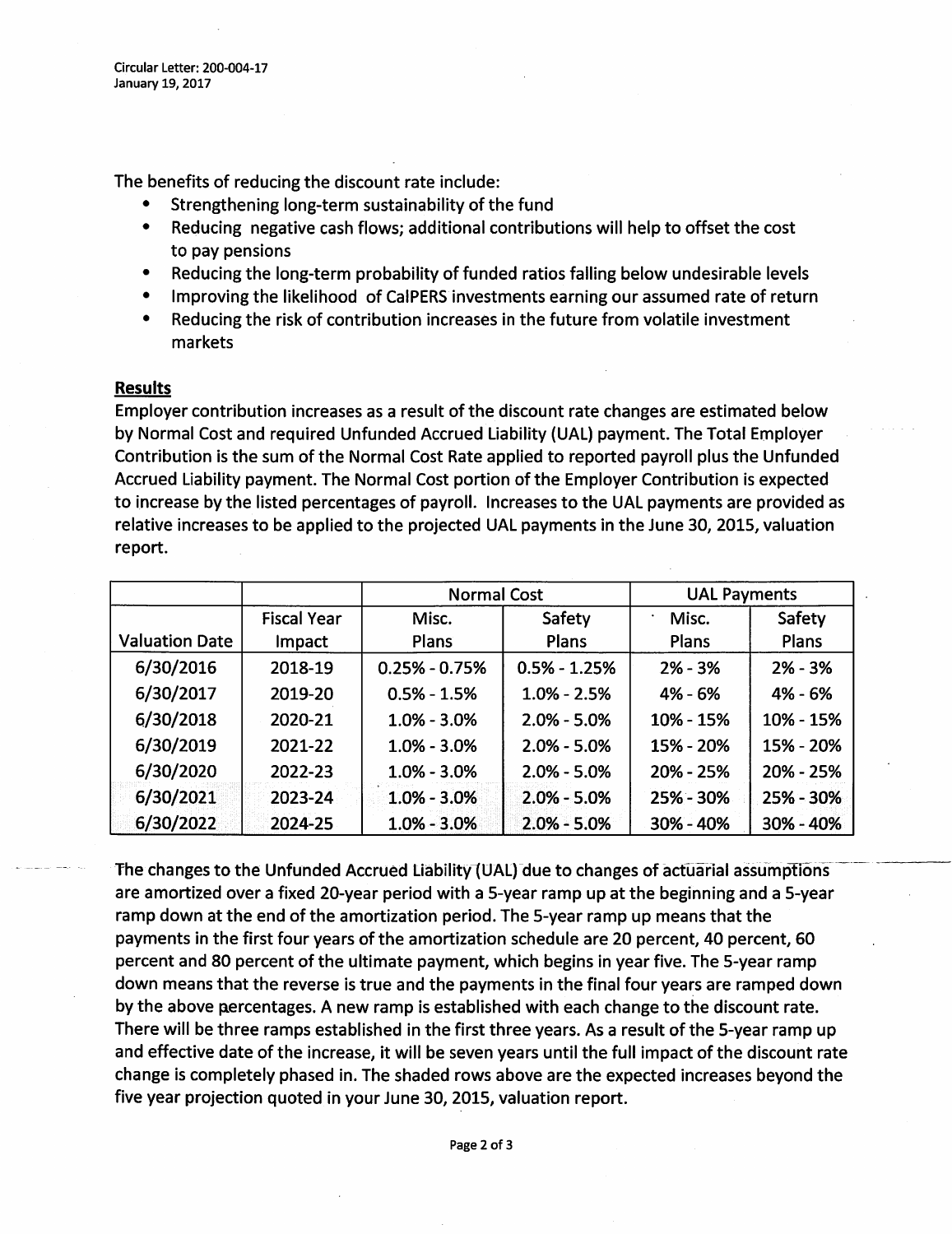To illustrate how this table can be used as a guide to include the change in the discount rate in the calculation of pension contributions, a Miscellaneous plan with a current normal cost of 15 percent of payroll can expect an increase to 15.25 percent to 15.75 percent of payroll in the first year (Fiscal Year 2018-19), and 16 percent to 18 percent in the fifth year (Fiscal Year 2022- 23). For the UAL payment, a plan with a projected payment of \$500,000 in Fiscal Year 2018-19 and \$600,000 in Fiscal Year 2022-23 can expect the revised payment to be \$510,000 - \$515,000 (\$500,000x2.00%/\$500,000x3.00%) for Fiscal Year 2018-19, and \$720,000 - \$750,000 (\$600,000x20%/\$600,000x25%) for Fiscal Year 2022-23. These estimated increases incorporate both the impact of the discount rate change and the ramp up.

Please keep in mind the above table is a tool for you to calculate broad estimates and should only be used as a general guide. The annual valuation report that will be released this summer will provide updated projections for your specific plan.

If you have any questions about the information provided or how to apply it to your current valuations, please call our CalPERS Customer Contact Center at 888 CalPERS (or 888-225-7377) and ask to have your plan actuary contact you.

Scott Terando Chief Actuary